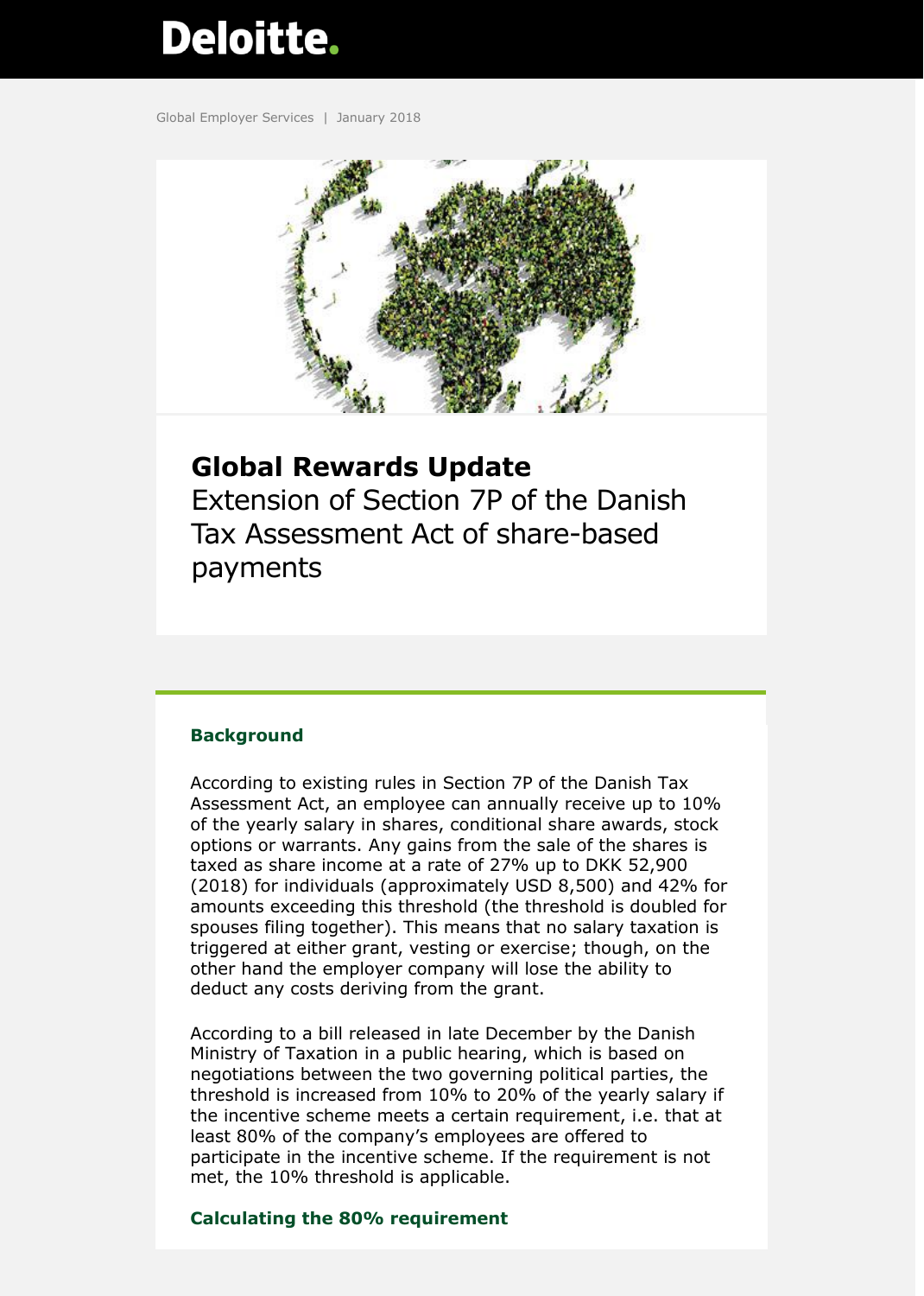The bill addresses specifically how the 80%-requirement is going to be calculated in practice:

- First of all, the group of employees, which the 80% requirement is calculated upon, can be limited, subject to general criteria, i.e. among others the following employees can be fully excluded from the calculation:
	- o Employees with an employment period less than three years
	- $\circ$  Employees with less than 8 working hours a week
	- o Managers that are part of another incentive program in the company
- After the above reduction has been carried out, the employer company can elect freely which 80% of the remaining employees should be offered to participate in the preferential scheme.

An offer to participate in the preferential scheme can be conditional upon each of the participating employees to finance the grant of shares by a reduction in gross salary, as under the current rules, and only the reduced gross salary will be subject to salary taxation. The new rules are intended to enter retrospectively into force as from **1 January 2018**.

Please note: A proposal that employees of small enterprises can receive up to 50% of the annual salary as share-based payments under Section 7P of the Danish Tax Assessment Act is not a part of the current bill. This proposal awaits an approval under the EU state aid rules before it can be implemented.

## **Deloitte's view**

If the proposal is adopted by the Danish parliament, it will provide improved opportunities for beneficial tax treatment of share-based incentive schemes. Companies should consider the new possibilities deriving from the bill carefully, i.e. whether future grants of stock options and shares could be covered by the new rules, and whether there is a need for adaptations of existing programs in order to meet the requirements.

Please note, in order for the Section 7P of the Danish Tax Assessment Act to apply, including the proposed new threshold, a special agreement must be concluded between the employer and the employee at the date of grant of a sharebased incentive.

**About Deloitte** Deloitte refers to one or more of Deloitte Touche Tohmatsu Limited, a UK private company limited by guarantee ("DTTL"), its network of member firms, and their related entities. DTTL and each of its member firms are legally separate and independent entities. DTTL (also referred to as "Deloitte Global") does not provide services to clients. Please see www.deloitte.com/about for a detailed description of DTTL and its member firms. Please see www.deloitte.com/us/about for a detailed description of the legal structure of Deloitte LLP and its subsidiaries. Certain services may not be available to attest clients under the rules and regulations of public accounting.